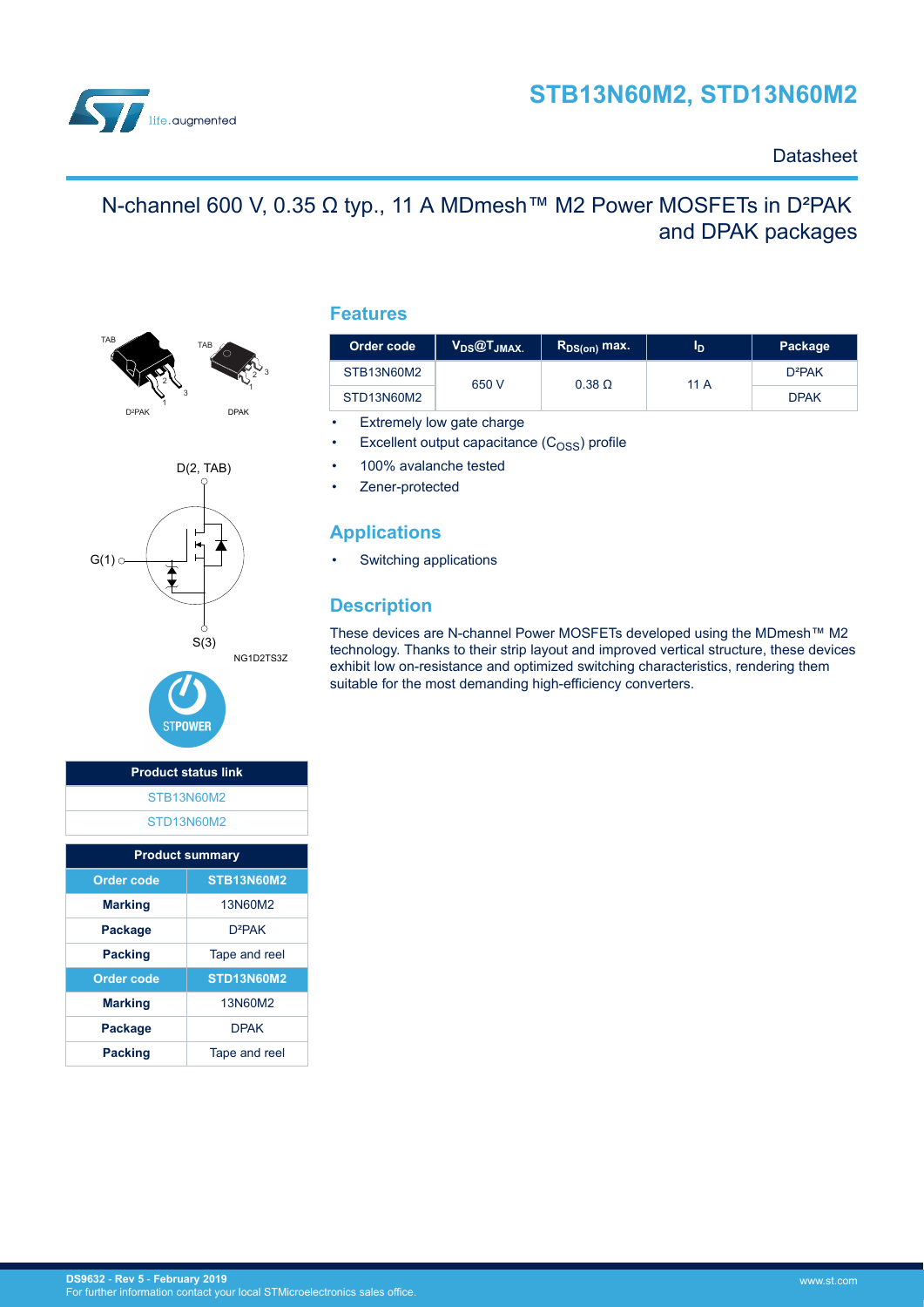# <span id="page-1-0"></span>**1 Electrical ratings**

| <b>Symbol</b>           | <b>Parameter</b>                             | <b>Value</b> | <b>Unit</b>    |  |
|-------------------------|----------------------------------------------|--------------|----------------|--|
| $V_{GS}$                | Gate-source voltage                          | ± 25         | $\vee$         |  |
| I <sub>D</sub>          | Drain current (continuous) at $T_C = 25 °C$  | 11           | $\overline{A}$ |  |
| ID                      | Drain current (continuous) at $T_C = 100 °C$ | 7            | $\overline{A}$ |  |
| $I_{DM}$ <sup>(1)</sup> | Drain current (pulsed)                       | 44           | $\overline{A}$ |  |
| P <sub>TOT</sub>        | Total power dissipation at $T_C = 25$ °C     | 110          | W              |  |
| $dv/dt^{(2)}$           | Peak diode recovery voltage slope            | 15           | V/ns           |  |
| $dv/dt^{(3)}$           | MOSFET dv/dt ruggedness                      | 50           |                |  |
| $T_{\text{stg}}$        | Storage temperature range                    | $-55$ to 150 | $^{\circ}$ C   |  |
| $T_j$                   | Operating junction temperature range         |              |                |  |
|                         |                                              |              |                |  |

#### **Table 1. Absolute maximum ratings**

*1. Pulse width limited by safe operating area.*

*2. ISD ≤ 11 A, di/dt ≤ 400 A/µs; VDS peak < V(BR)DSS, VDD = 400 V*

*3. VDS ≤ 480 V.*

#### **Table 2. Thermal data**

| <b>Symbol</b>                      | Parameter                        | Value                     | <b>Unit</b> |      |  |
|------------------------------------|----------------------------------|---------------------------|-------------|------|--|
|                                    |                                  | <b>D</b> <sup>2</sup> PAK | <b>DPAK</b> |      |  |
| $R_{\text{thi-case}}$              | Thermal resistance junction-case | 1.14                      |             | °C/W |  |
| $R_{\text{thipcb}}$ <sup>(1)</sup> | Thermal resistance junction-pcb  | 50<br>30                  |             |      |  |

*1. When mounted on FR-4 board of 1 inch², 2 oz Cu.*

### **Table 3. Avalanche characteristics**

|                 | Symbol   Parameter                                                                                                         | Value   Unit |    |
|-----------------|----------------------------------------------------------------------------------------------------------------------------|--------------|----|
| <sup>I</sup> AR | Avalanche current, repetetive or not repetetive (pulse width limited by T <sub>imax.</sub> )                               | 2.8          |    |
| $E_{AS}$        | Single pulse avalanche energy (starting T <sub>i</sub> = 25 °C, I <sub>D</sub> = I <sub>AR</sub> ; V <sub>DD</sub> = 50 V) | 125          | mJ |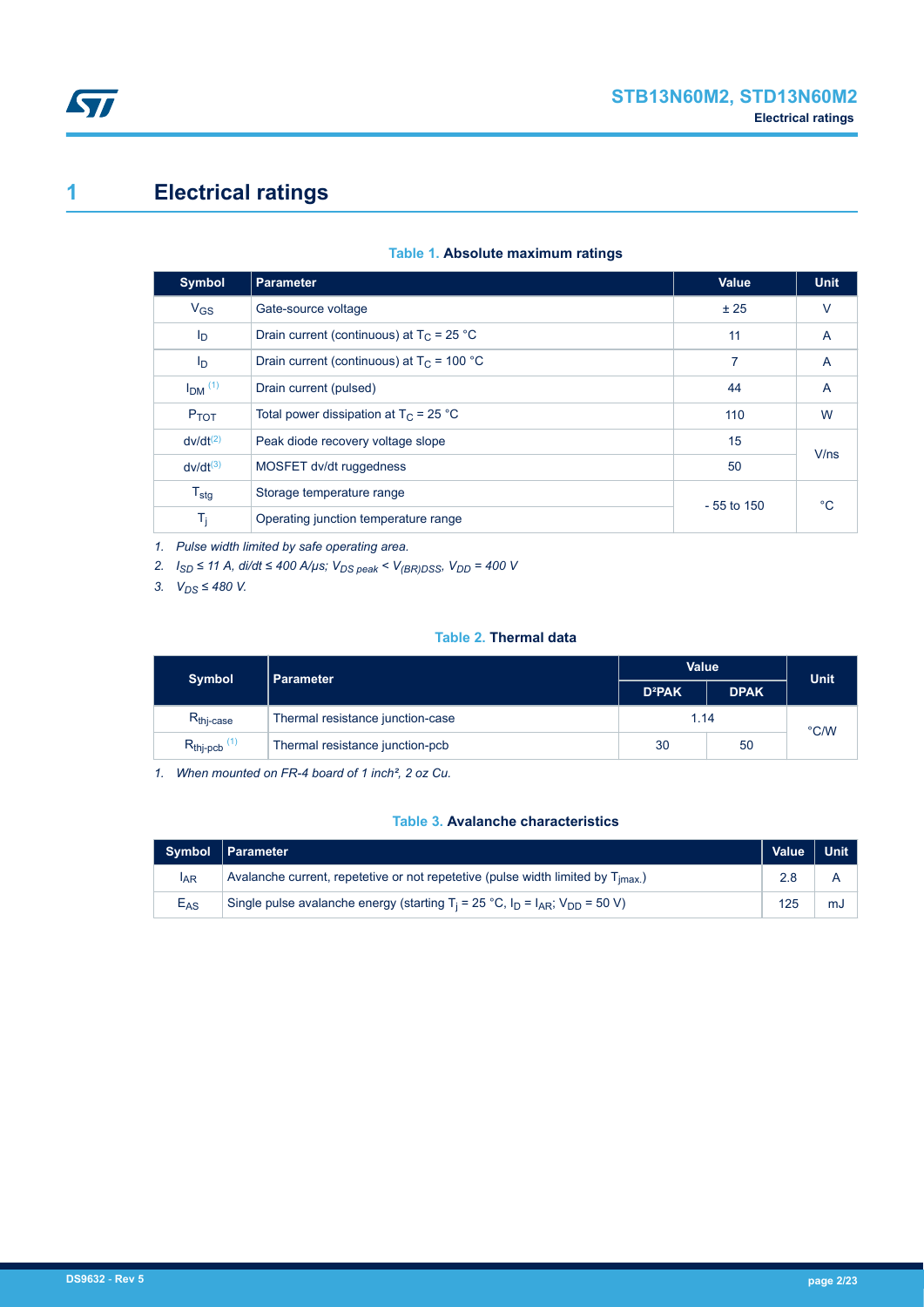

## <span id="page-2-0"></span>**2 Electrical characteristics**

 $T_C$  = 25 °C unless otherwise specified

| <b>Symbol</b>   | <b>Parameter</b>                                              | <b>Test conditions</b>                                                   | Min.           | Typ. | Max. | <b>Unit</b> |
|-----------------|---------------------------------------------------------------|--------------------------------------------------------------------------|----------------|------|------|-------------|
| $V_{(BR)DSS}$   | Drain-source breakdown<br>voltage                             | $V_{GS} = 0$ V, $I_D = 1$ mA                                             | 600            |      |      | v           |
|                 | Zero-gate voltage drain<br><b>I</b> <sub>DSS</sub><br>current | $V_{GS}$ = 0 V, $V_{DS}$ = 600 V                                         |                |      | 1    | μA          |
|                 |                                                               | $V_{GS}$ = 0 V, $V_{DS}$ = 600 V, T <sub>C</sub> = 125 °C <sup>(1)</sup> |                |      | 100  | μA          |
| $_{\text{GSS}}$ | Gate-body leakage current                                     | $V_{DS} = 0 V$ , $V_{GS} = \pm 25 V$                                     |                |      | ±10  | μA          |
| $V_{GS(th)}$    | Gate threshold voltage                                        | $V_{DS} = V_{GS}$ , $I_D = 250 \mu A$                                    | $\mathfrak{p}$ | 3    | 4    | $\vee$      |
| $R_{DS(on)}$    | Static drain-source on-<br>resistance                         | $V_{GS}$ = 10 V, $I_D$ = 5.5 A                                           |                | 0.35 | 0.38 | Ω           |

#### **Table 4. On/off-states**

*1. Defined by design, not subject to production test.*

#### **Table 5. Dynamic**

| <b>Symbol</b>           | <b>Parameter</b>              | <b>Test conditions</b>                                               | Min.                     | Typ. | Max.                     | <b>Unit</b> |
|-------------------------|-------------------------------|----------------------------------------------------------------------|--------------------------|------|--------------------------|-------------|
| $C_{iss}$               | Input capacitance             |                                                                      | $\overline{\phantom{a}}$ | 580  | ٠                        | pF          |
| C <sub>oss</sub>        | Output capacitance            | $V_{DS}$ = 100 V, f = 1 MHz, $V_{GS}$ = 0 V                          | $\overline{\phantom{a}}$ | 32   | $\overline{\phantom{0}}$ | pF          |
| C <sub>rss</sub>        | Reverse transfer capacitance  |                                                                      | $\overline{\phantom{a}}$ | 1.1  | $\overline{\phantom{0}}$ | pF          |
| $C_{\rm OSS}$ eq. $(1)$ | Equivalent output capacitance | $V_{DS}$ = 0 to 480 V, $V_{GS}$ = 0 V                                | $\overline{\phantom{a}}$ | 120  | ٠                        | pF          |
| $R_G$                   | Intrinsic gate resistance     | $f = 1$ MHz, $I_D = 0$ A                                             | $\overline{\phantom{a}}$ | 6.6  | ٠                        | Ω           |
| $Q_g$                   | Total gate charge             | $V_{DD}$ = 480 V, I <sub>D</sub> = 11 A, V <sub>GS</sub> = 0 to 10 V |                          | 17   | $\overline{\phantom{0}}$ | nC          |
| $Q_{gs}$                | Gate-source charge            | (see Figure 16. Test circuit for gate                                | ٠                        | 2.5  | $\overline{\phantom{0}}$ | nC          |
| $Q_{\text{qd}}$         | Gate-drain charge             | charge behavior)                                                     | $\overline{\phantom{0}}$ | 9    | $\overline{\phantom{0}}$ | nC          |

*1. Coss eq. is defined as a constant equivalent capacitance giving the same charging time as Coss when VDS increases from 0 to 80% VDSS.*

#### **Table 6. Switching times**

| <b>Symbol</b> | Parameter           | <b>Test conditions</b>                                                                                                                                                                                            | Min. | Typ.           | Max.                     | <b>Unit</b> |
|---------------|---------------------|-------------------------------------------------------------------------------------------------------------------------------------------------------------------------------------------------------------------|------|----------------|--------------------------|-------------|
| $t_{d(on)}$   | Turn-on delay time  | $V_{\text{DD}}$ = 300 V, $I_{\text{D}}$ = 5.5 A, R <sub>G</sub> = 4.7 $\Omega$ ,<br>$V_{GS}$ = 10 V (see Figure 15. Test circuit for<br>resistive load switching times and<br>Figure 20. Switching time waveform) |      |                | $\overline{\phantom{0}}$ | ns          |
| t,            | Rise time           |                                                                                                                                                                                                                   | -    | 10             | $\overline{\phantom{0}}$ | ns          |
| $t_{d(Off)}$  | Turn-off-delay time |                                                                                                                                                                                                                   |      | 4 <sup>1</sup> | $\overline{\phantom{0}}$ | ns          |
| t۴            | Fall time           |                                                                                                                                                                                                                   |      | 9.5            | $\overline{\phantom{0}}$ | ns          |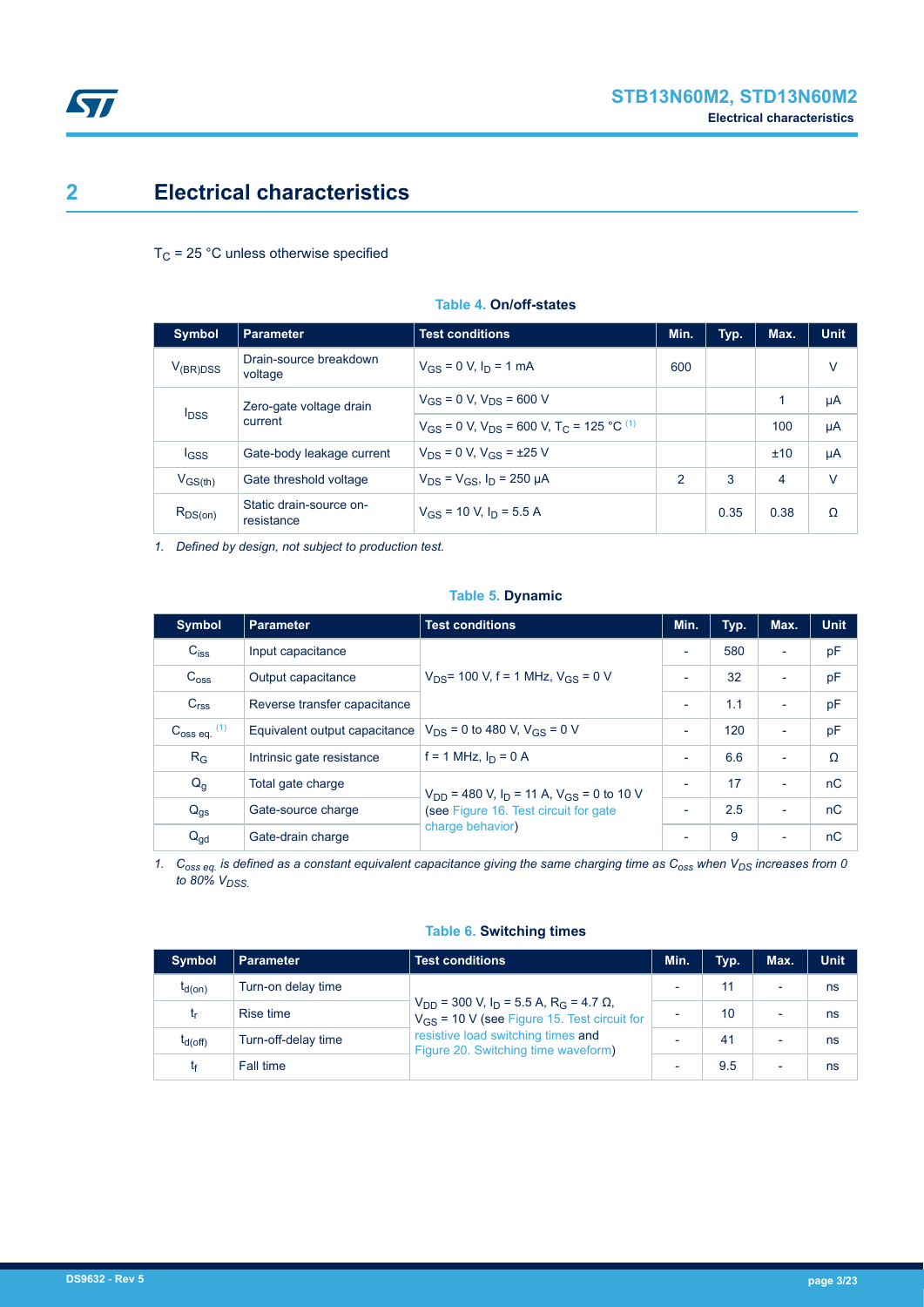| <b>Symbol</b>            | <b>Parameter</b>              | <b>Test conditions</b>                                                                 | Min.                     | Typ. | Max. | <b>Unit</b>    |
|--------------------------|-------------------------------|----------------------------------------------------------------------------------------|--------------------------|------|------|----------------|
| <sub>sD</sub>            | Source-drain current          |                                                                                        |                          |      | 11   | A              |
| $I_{SDM}$ <sup>(1)</sup> | Source-drain current (pulsed) |                                                                                        | ٠                        |      | 44   | $\overline{A}$ |
| $V_{SD}$ <sup>(2)</sup>  | Forward on voltage            | $V_{GS} = 0$ V, $I_{SD} = 11$ A                                                        |                          |      | 1.6  | $\vee$         |
| $t_{rr}$                 | Reverse recovery time         | $I_{SD}$ = 11 A, di/dt = 100 A/us, $V_{DD}$ = 60 V                                     | ٠                        | 297  |      | ns             |
| $Q_{rr}$                 | Reverse recovery charge       | (see Figure 17. Test circuit for inductive<br>load switching and diode recovery times) | $\overline{\phantom{a}}$ | 2.8  |      | $\mu$ C        |
| <b>IRRM</b>              | Reverse recovery current      |                                                                                        | ٠                        | 18.5 |      | $\overline{A}$ |
| $t_{rr}$                 | Reverse recovery time         | $I_{SD}$ = 11 A, di/dt = 100 A/us, $V_{DD}$ = 60 V,                                    | ٠                        | 394  |      | ns             |
| $Q_{rr}$                 | Reverse recovery charge       | $T_i$ = 150 °C (see Figure 17. Test circuit for<br>inductive load switching and diode  | ٠                        | 3.8  |      | μC             |
| <b>IRRM</b>              | Reverse recovery current      | recovery times)                                                                        | ٠                        | 19   |      | A              |

#### **Table 7. Source-drain diode**

*1. Pulse width is limited by safe operating area.*

*2. Pulsed: pulse duration = 300 µs, duty cycle 1.5%.*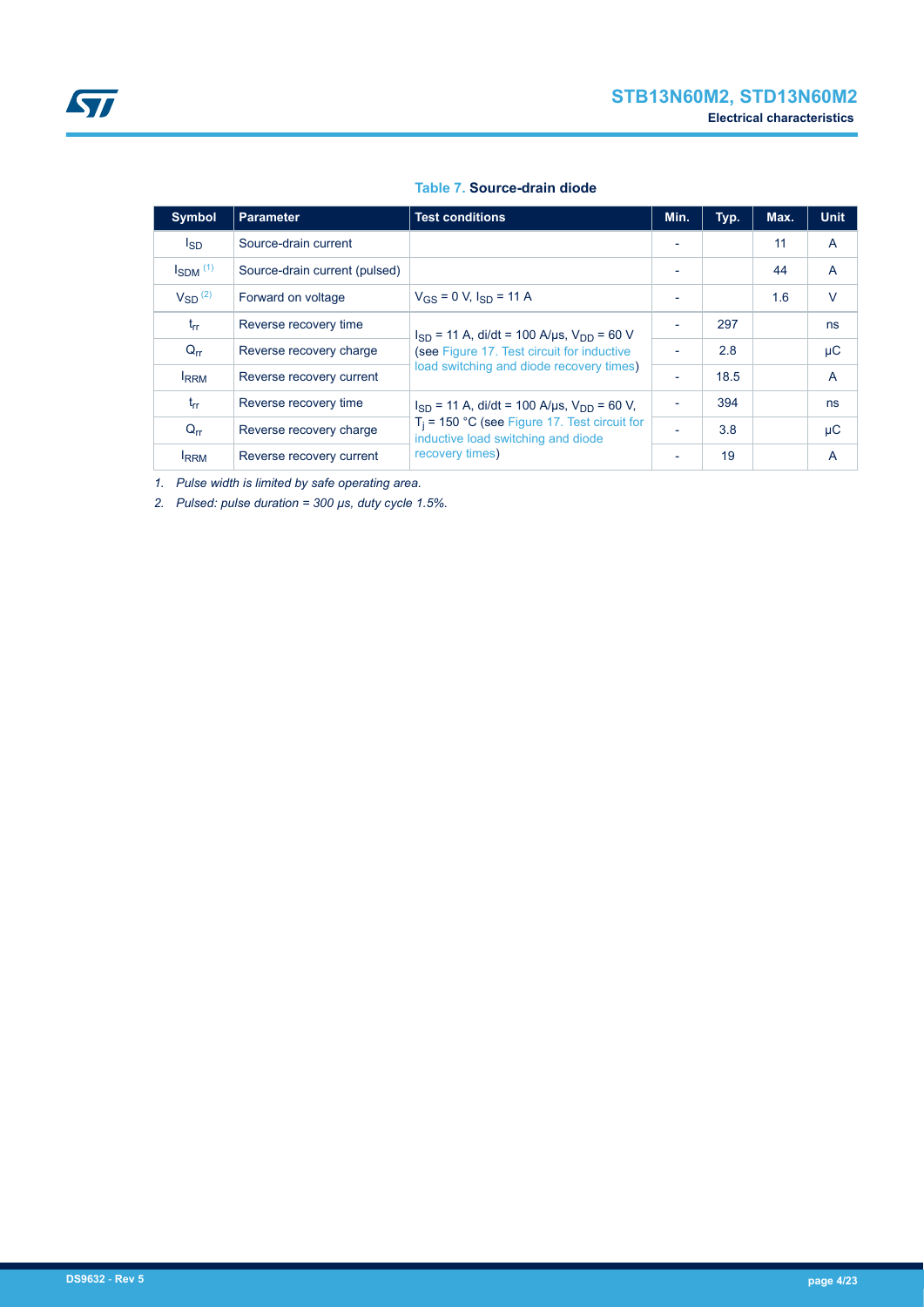

## <span id="page-4-0"></span>**2.1 Electrical characteristics (curves)**











**Figure 6. Transfer characteristics**

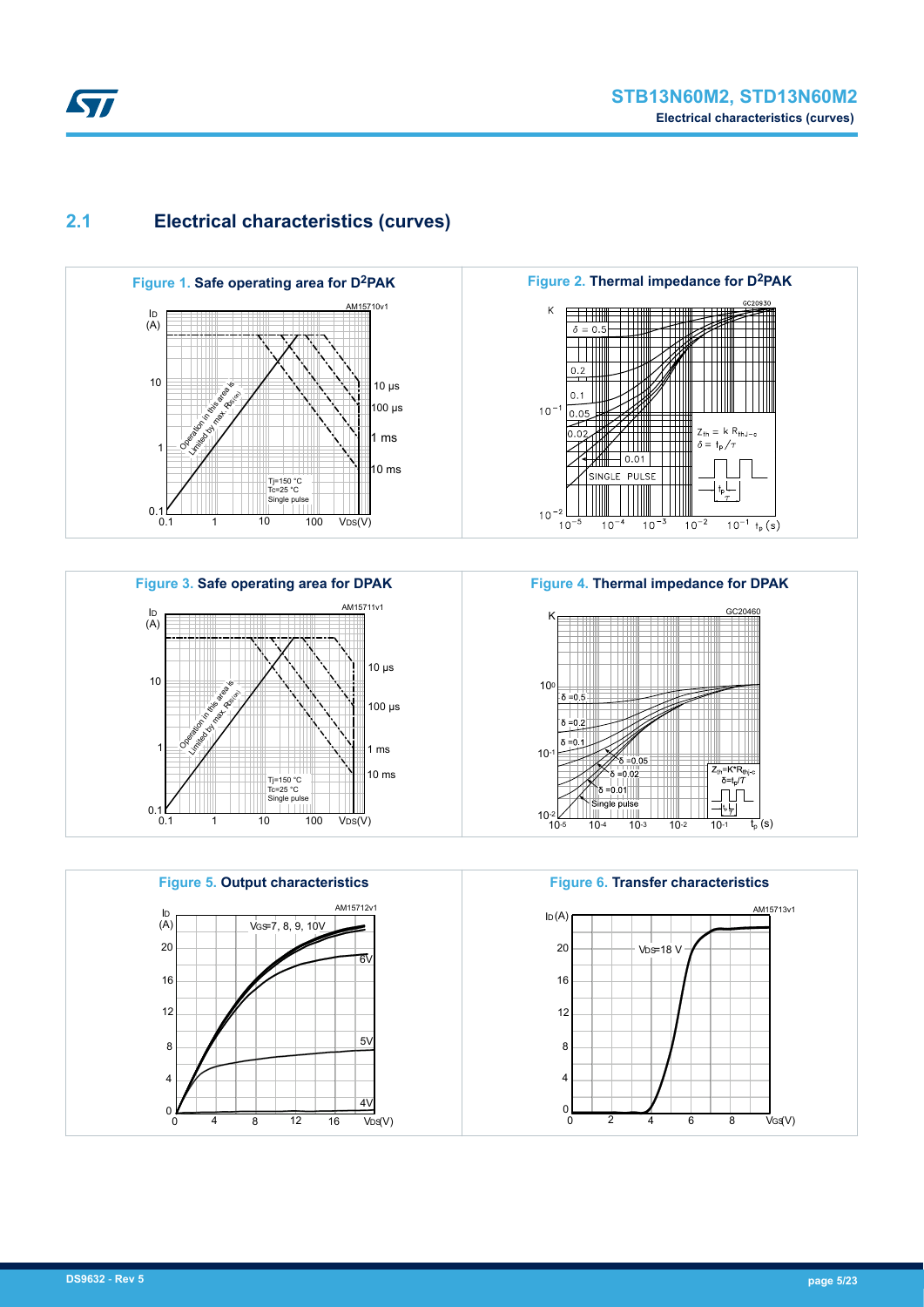

*EAL* 









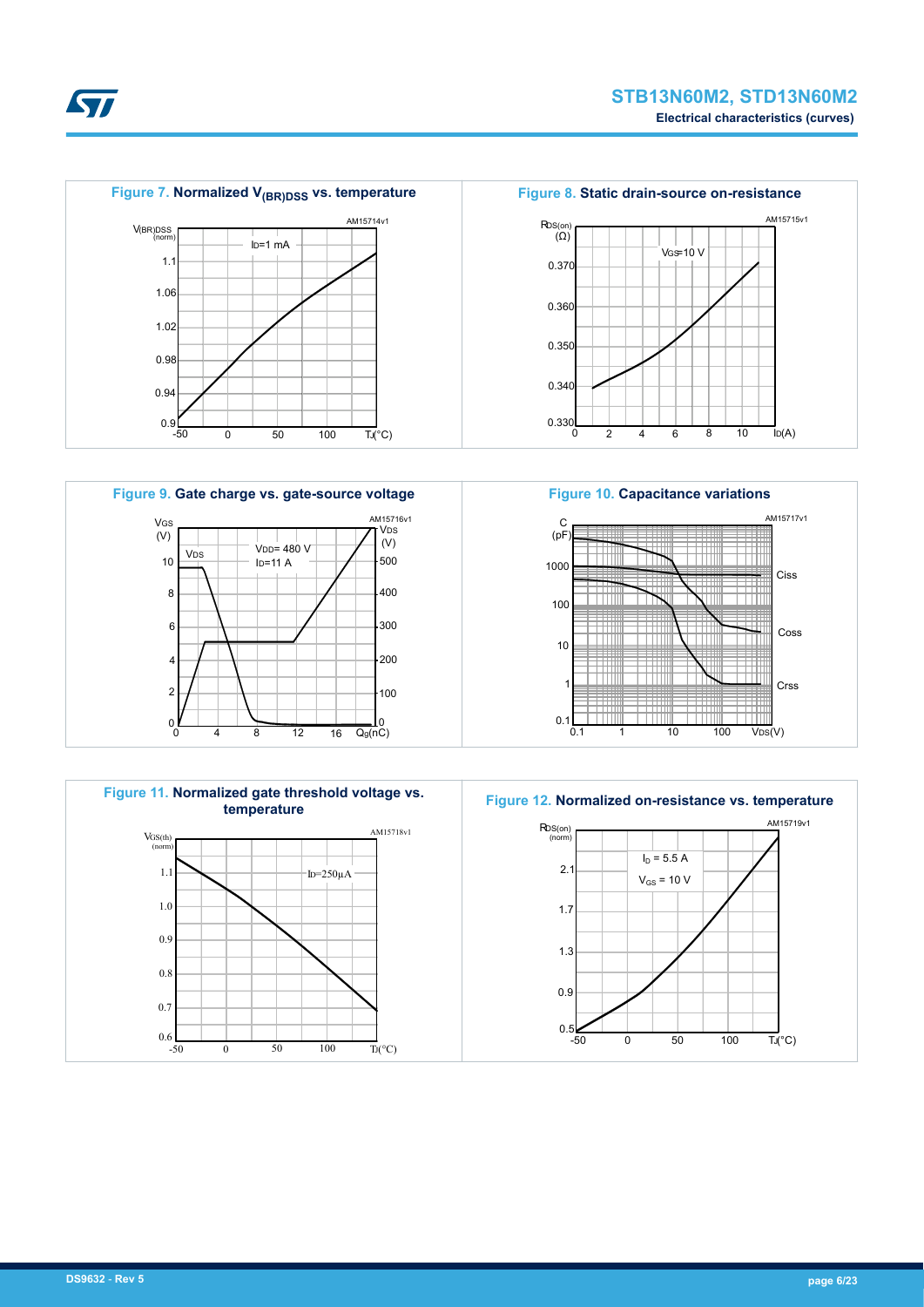

ST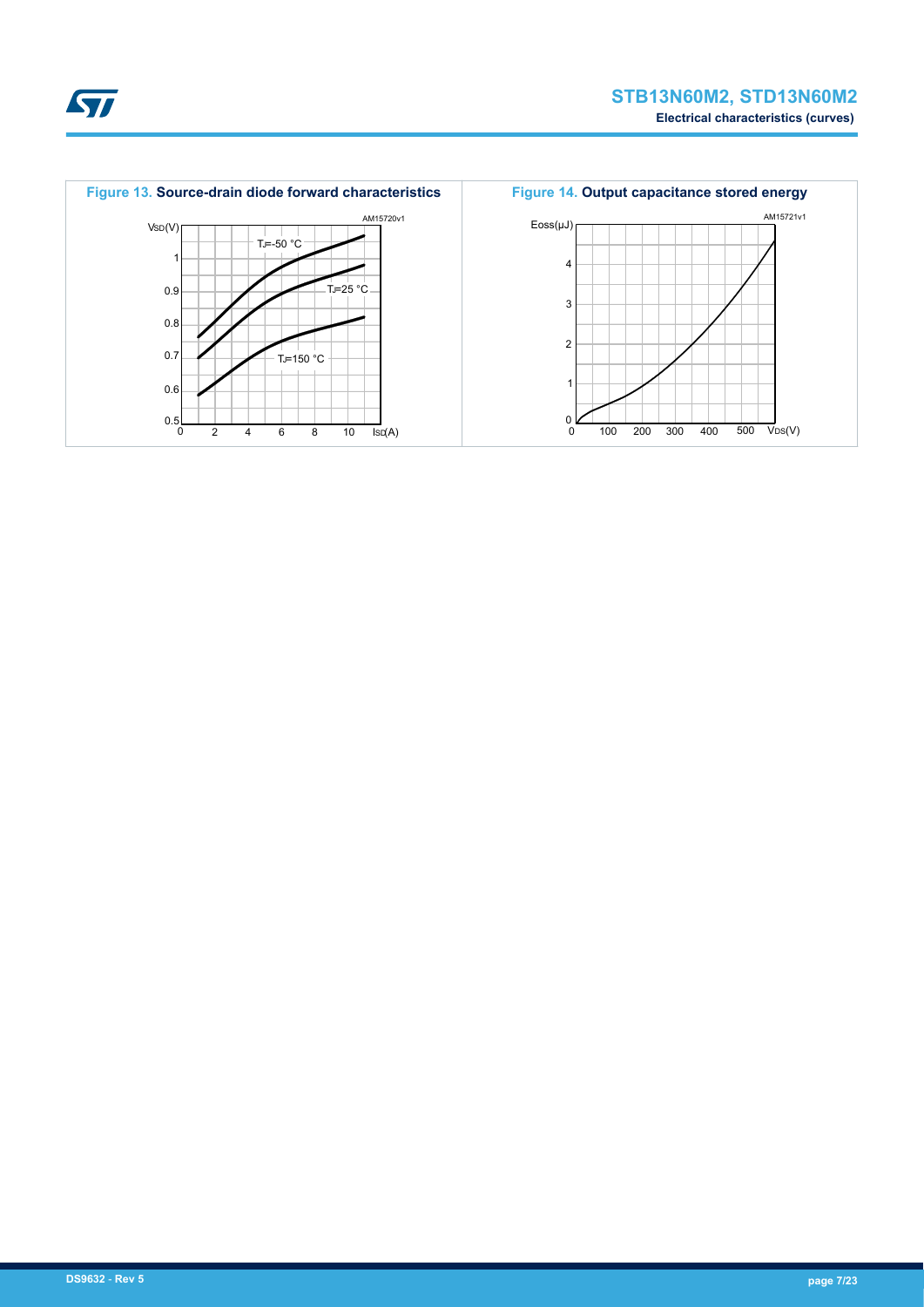<span id="page-7-0"></span>

# **3 Test circuits**











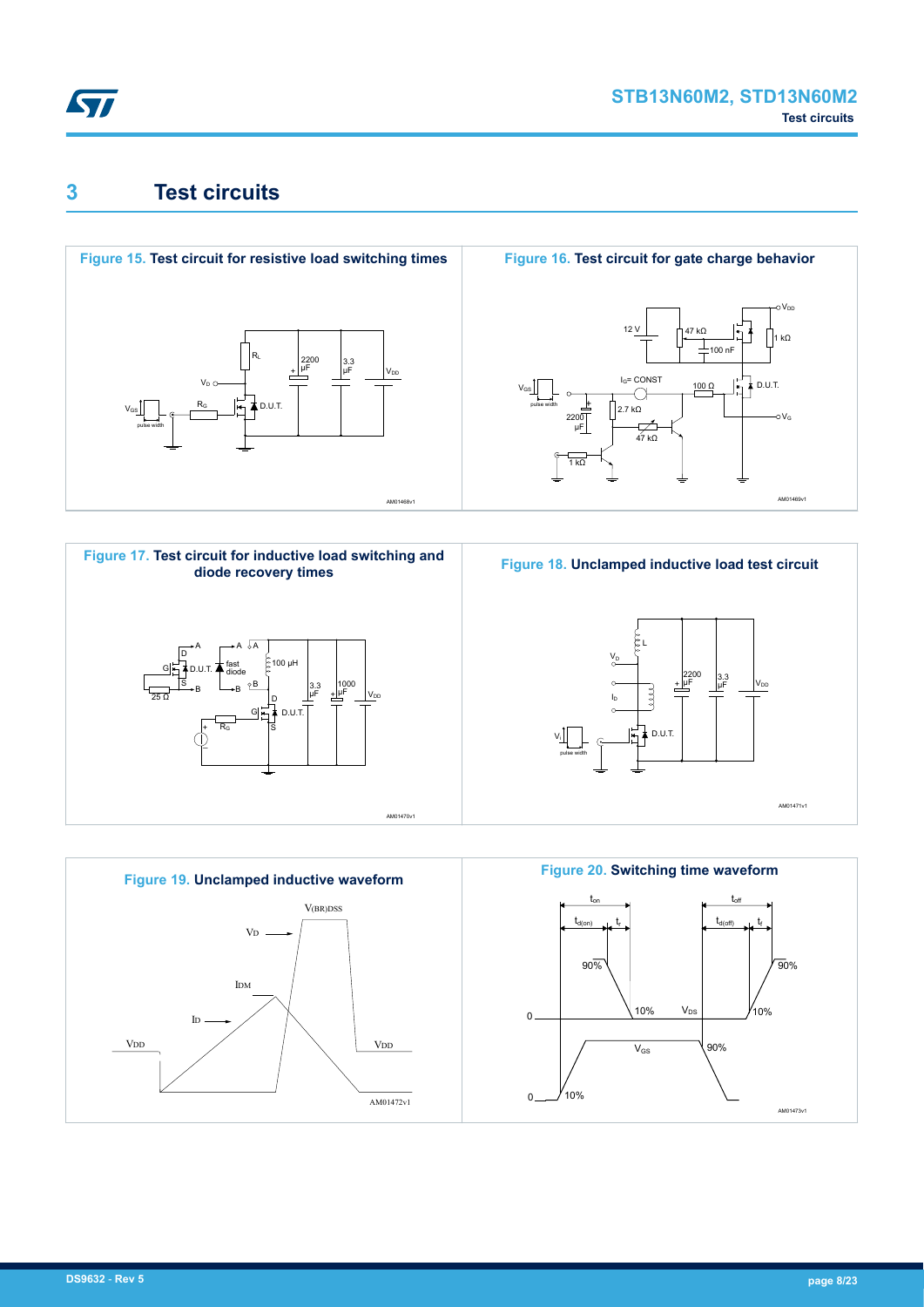# <span id="page-8-0"></span>**4 Package information**

In order to meet environmental requirements, ST offers these devices in different grades of [ECOPACK](https://www.st.com/ecopack)® packages, depending on their level of environmental compliance. ECOPACK® specifications, grade definitions and product status are available at: [www.st.com.](http://www.st.com) ECOPACK® is an ST trademark.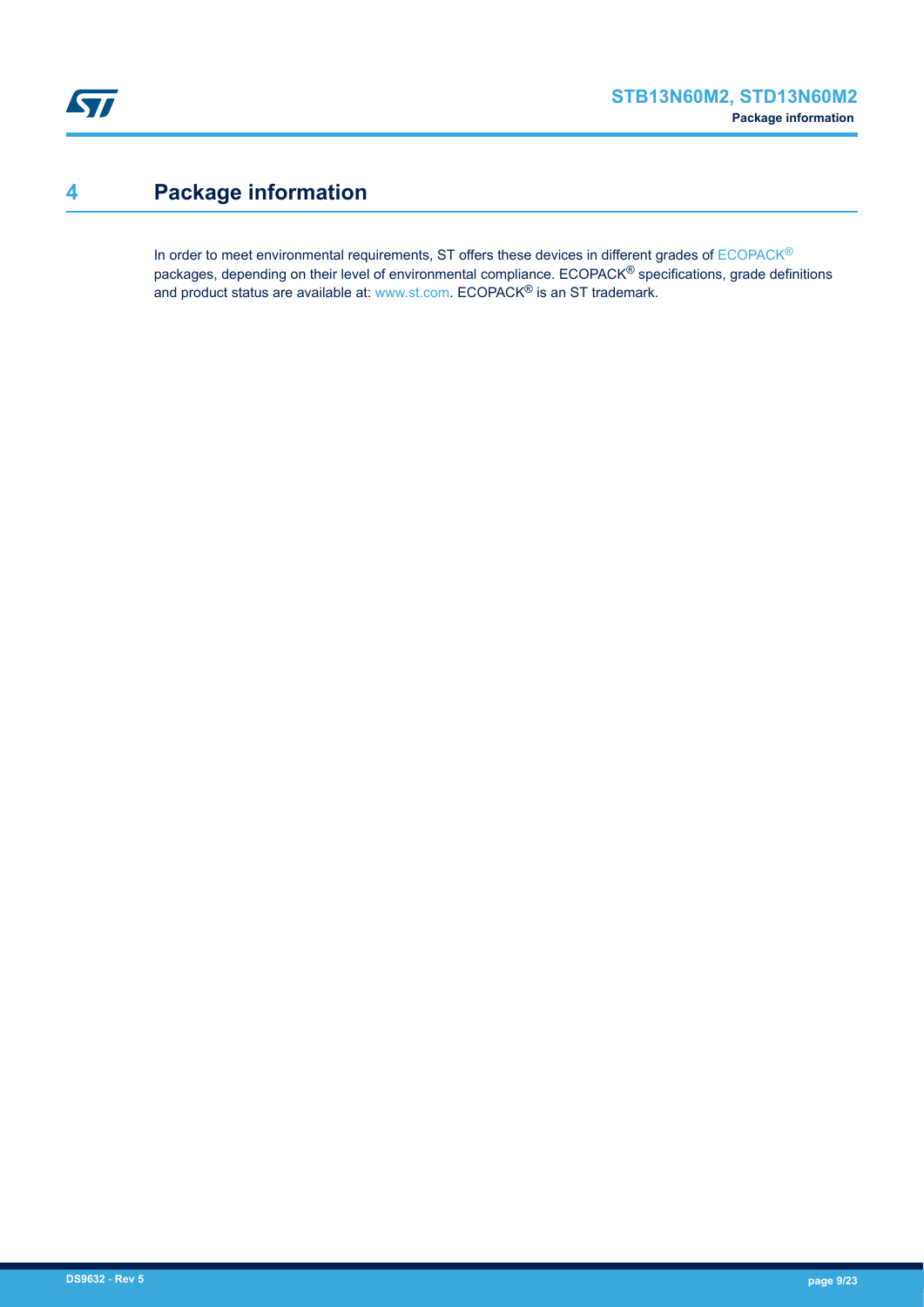## **4.1 D²PAK (TO-263) type A package information**

### **Figure 21. D²PAK (TO-263) type A package outline**

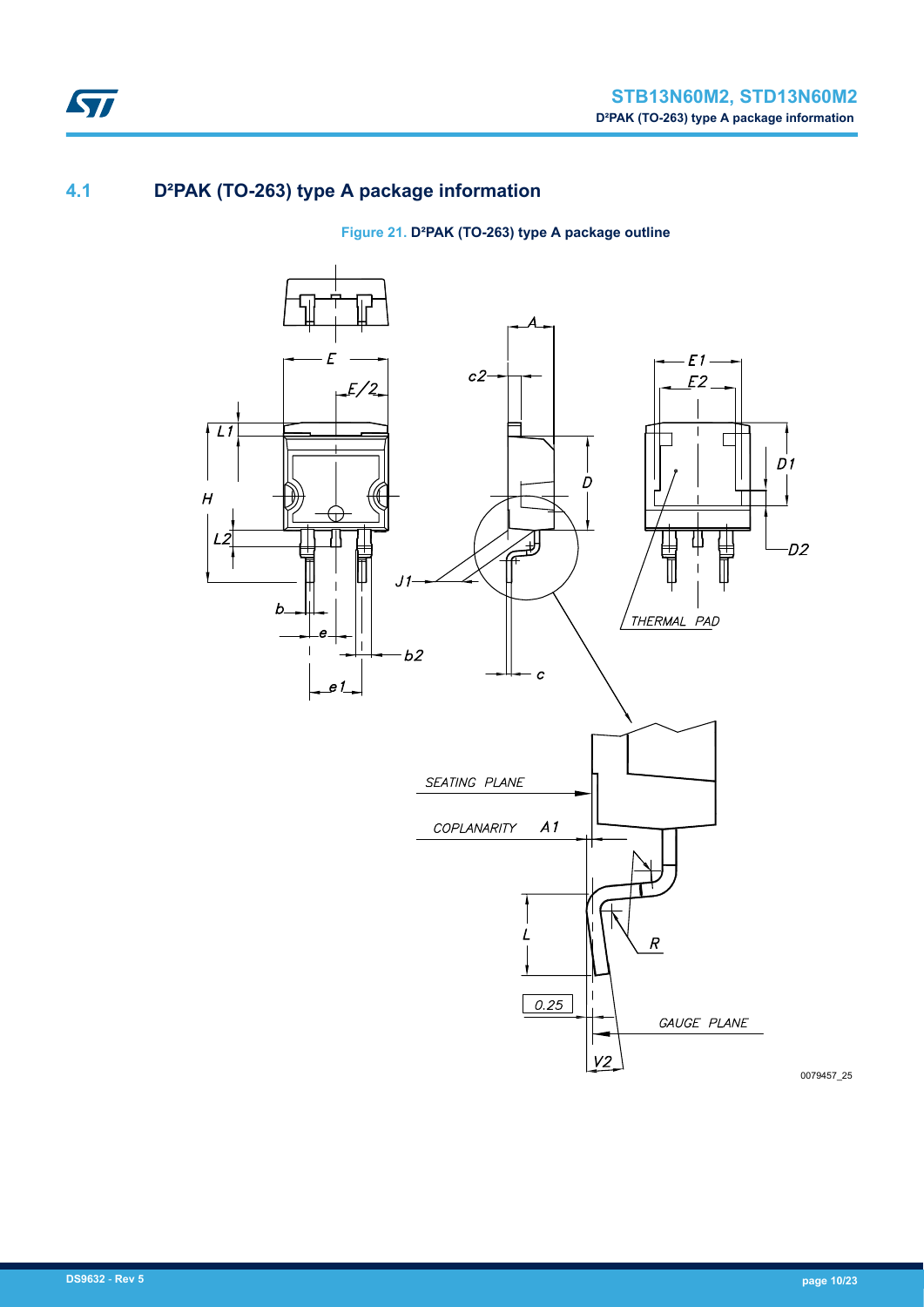| Dim.                                                | mm          |      |             |  |  |  |
|-----------------------------------------------------|-------------|------|-------------|--|--|--|
|                                                     | Min.        | Typ. | Max.        |  |  |  |
| $\boldsymbol{\mathsf{A}}$                           | 4.40        |      | 4.60        |  |  |  |
| A1                                                  | 0.03        |      | 0.23        |  |  |  |
| $\mathsf b$                                         | 0.70        |      | 0.93        |  |  |  |
| b2                                                  | 1.14        |      | 1.70        |  |  |  |
| $\mathbf{c}$                                        | 0.45        |      | 0.60        |  |  |  |
| c2                                                  | 1.23        |      | 1.36        |  |  |  |
| $\mathsf D$                                         | 8.95        |      | 9.35        |  |  |  |
| D <sub>1</sub>                                      | $7.50\,$    | 7.75 | 8.00        |  |  |  |
| D <sub>2</sub>                                      | 1.10        | 1.30 | 1.50        |  |  |  |
| $\mathsf E$                                         | 10.00       |      | 10.40       |  |  |  |
| E <sub>1</sub>                                      | 8.30        | 8.50 | 8.70        |  |  |  |
| E2                                                  | 6.85        | 7.05 | 7.25        |  |  |  |
| ${\bf e}$                                           |             | 2.54 |             |  |  |  |
| e1                                                  | 4.88        |      | 5.28        |  |  |  |
| $\mathsf{H}% _{\mathsf{H}}^{\ast}(\mathcal{M}_{0})$ | 15.00       |      | 15.85       |  |  |  |
| J <sub>1</sub>                                      | 2.49        |      | 2.69        |  |  |  |
| $\mathsf L$                                         | 2.29        |      | 2.79        |  |  |  |
| L1                                                  | 1.27        |      | 1.40        |  |  |  |
| L2                                                  | 1.30        |      | 1.75        |  |  |  |
| ${\sf R}$                                           |             | 0.40 |             |  |  |  |
| V <sub>2</sub>                                      | $0^{\circ}$ |      | $8^{\circ}$ |  |  |  |

### **Table 8. D²PAK (TO-263) type A package mechanical data**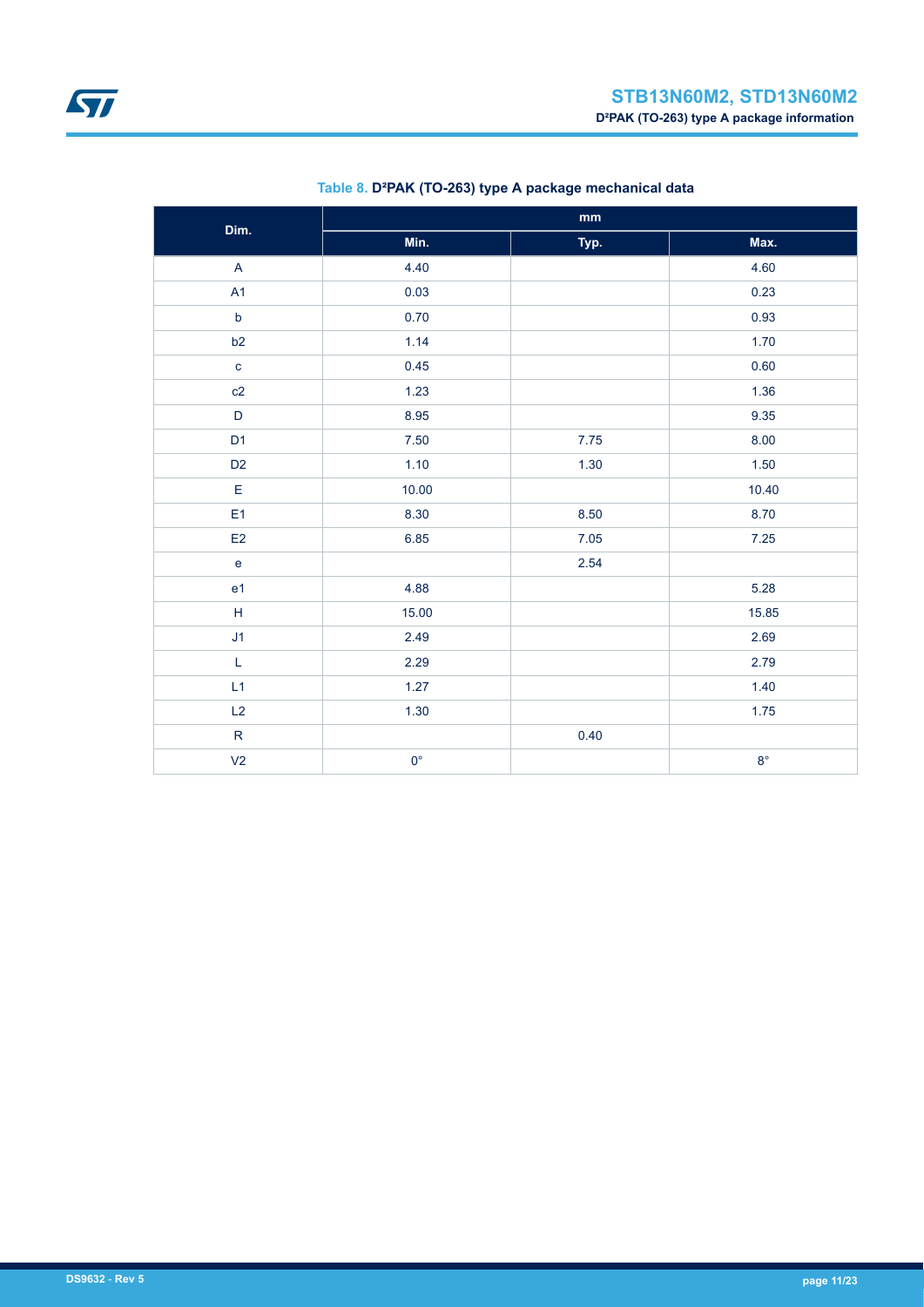

### **Figure 22. D²PAK (TO-263) recommended footprint (dimensions are in mm)**

Footprint

<span id="page-11-0"></span>ST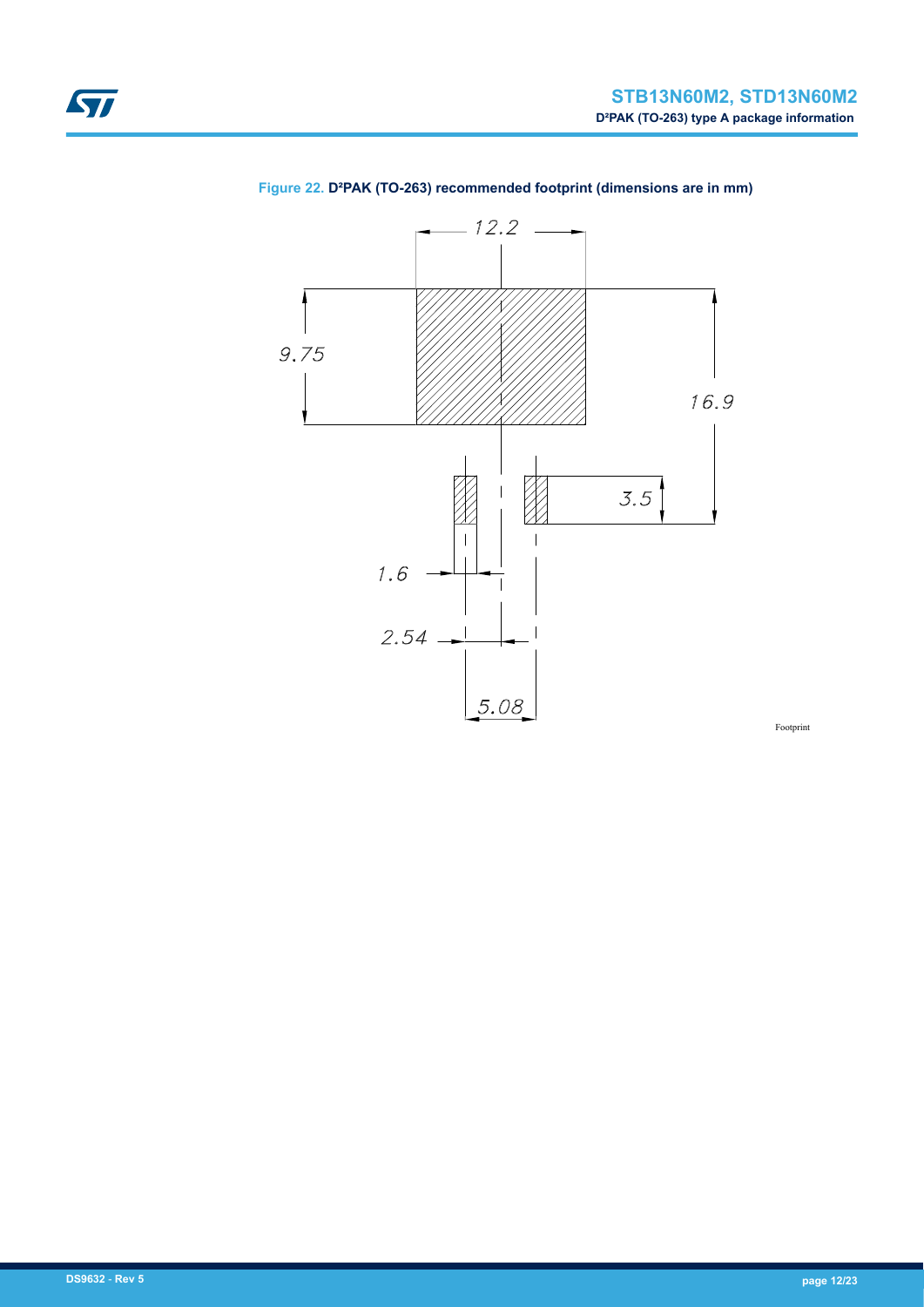

## **4.2 DPAK (TO-252) type A2 package information**

ST

**Figure 23. DPAK (TO-252) type A2 package outline**





0068772\_type-A2\_rev26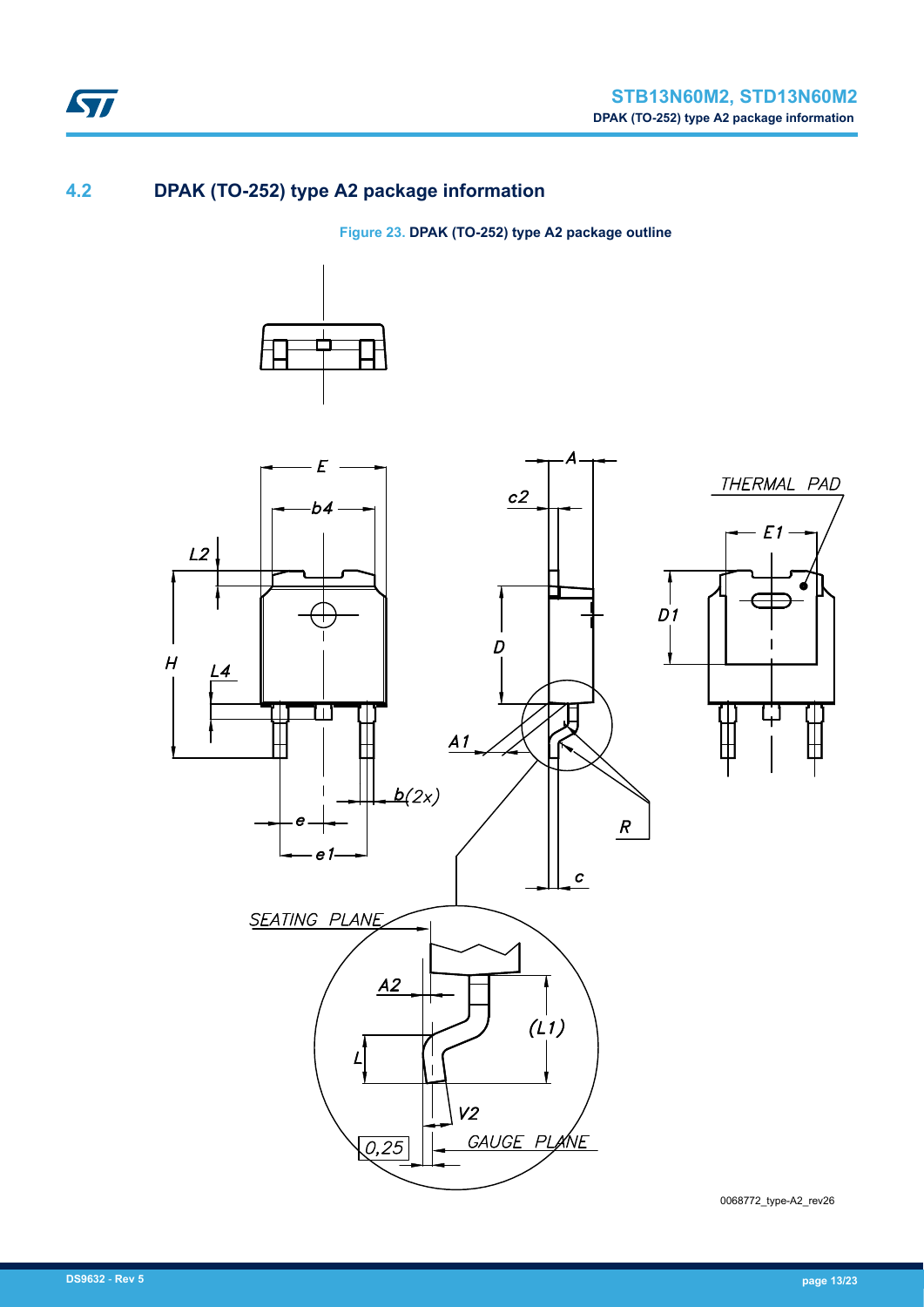<span id="page-13-0"></span>

| Dim.                                                        | mm          |       |             |  |  |
|-------------------------------------------------------------|-------------|-------|-------------|--|--|
|                                                             | Min.        | Typ.  | Max.        |  |  |
| $\boldsymbol{\mathsf{A}}$                                   | 2.20        |       | 2.40        |  |  |
| A1                                                          | 0.90        |       | 1.10        |  |  |
| A2                                                          | 0.03        |       | 0.23        |  |  |
| $\mathsf b$                                                 | 0.64        |       | 0.90        |  |  |
| b4                                                          | 5.20        |       | 5.40        |  |  |
| $\mathbf c$                                                 | 0.45        |       | 0.60        |  |  |
| c2                                                          | 0.48        |       | 0.60        |  |  |
| $\mathsf D$                                                 | 6.00        |       | 6.20        |  |  |
| D <sub>1</sub>                                              | 4.95        | 5.10  | 5.25        |  |  |
| $\mathsf E$                                                 | 6.40        |       | 6.60        |  |  |
| E <sub>1</sub>                                              | 5.10        | 5.20  | 5.30        |  |  |
| $\mathsf e$                                                 | 2.159       | 2.286 | 2.413       |  |  |
| e <sub>1</sub>                                              | 4.445       | 4.572 | 4.699       |  |  |
| $\mathsf{H}% _{\mathbb{R}}^{1}\left( \mathbb{R}^{2}\right)$ | 9.35        |       | 10.10       |  |  |
| L                                                           | 1.00        |       | 1.50        |  |  |
| L1                                                          | 2.60        | 2.80  | 3.00        |  |  |
| L2                                                          | 0.65        | 0.80  | 0.95        |  |  |
| L4                                                          | 0.60        |       | 1.00        |  |  |
| ${\sf R}$                                                   |             | 0.20  |             |  |  |
| V <sub>2</sub>                                              | $0^{\circ}$ |       | $8^{\circ}$ |  |  |

### **Table 9. DPAK (TO-252) type A2 mechanical data**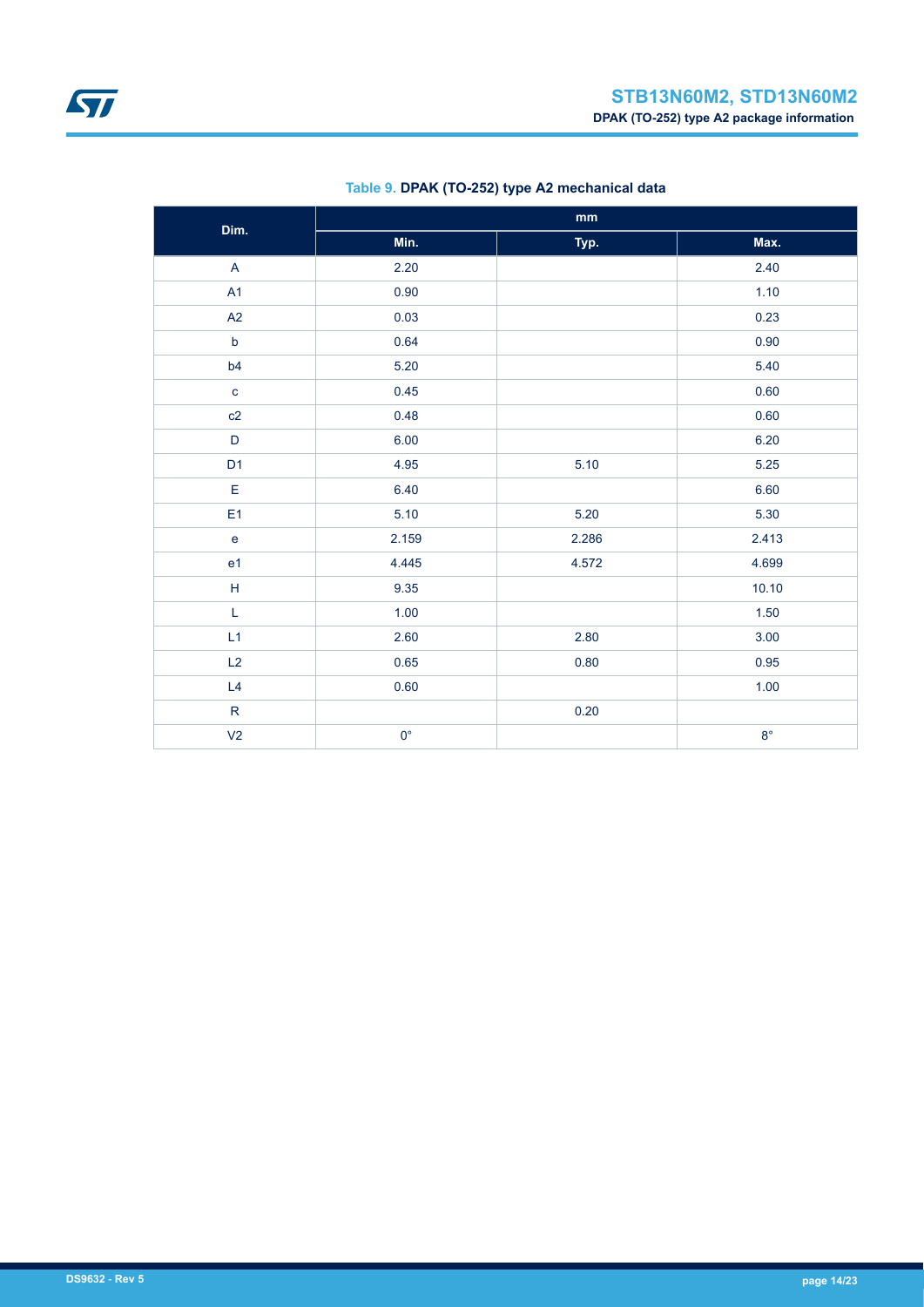

## **4.3 DPAK (TO-252) type C2 package information**

**Figure 24. DPAK (TO-252) type C2 package outline**











0068772\_type-C2\_rev26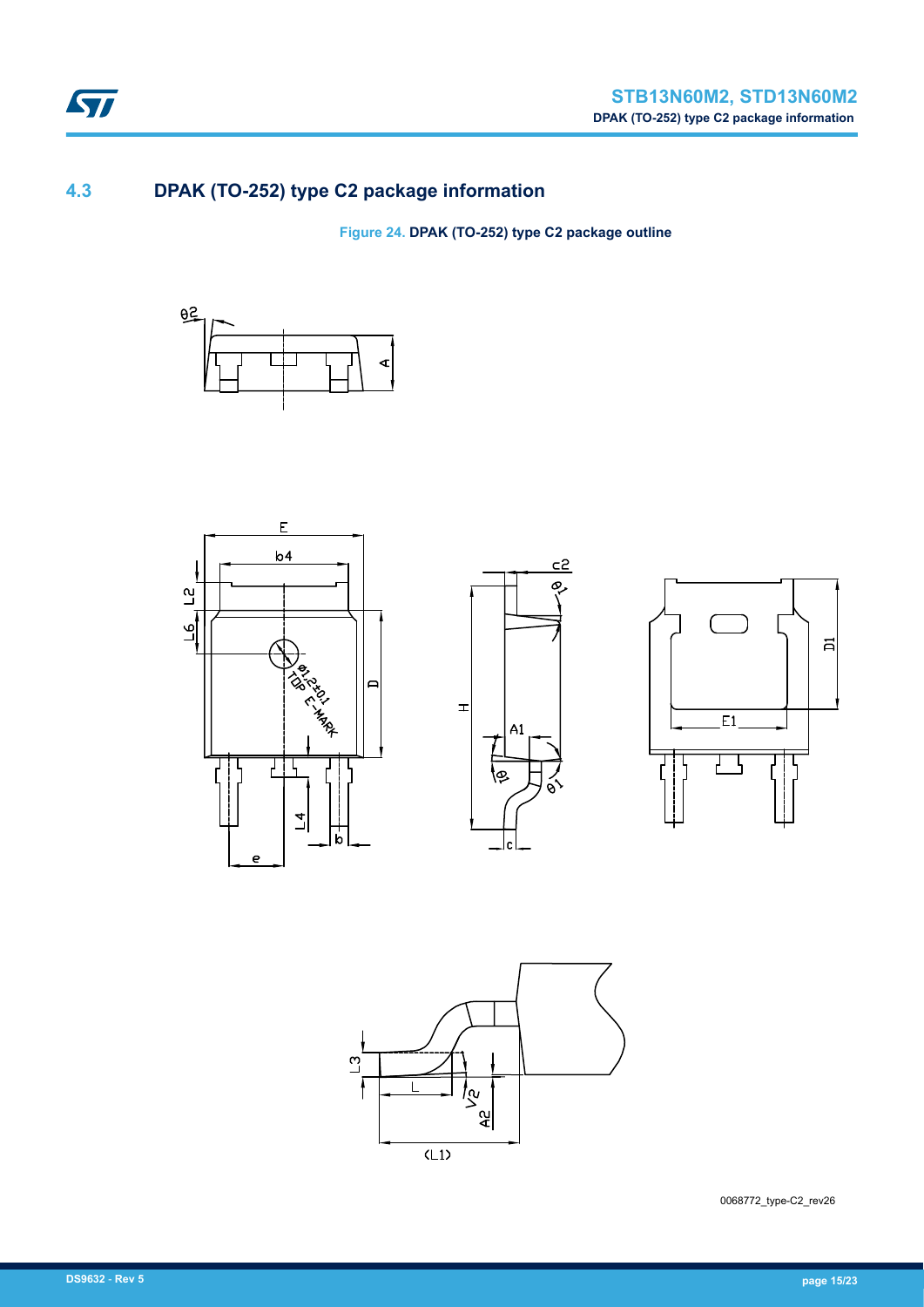| Dim.                                                        | $\mathop{\mathsf{mm}}\nolimits$ |           |             |  |  |
|-------------------------------------------------------------|---------------------------------|-----------|-------------|--|--|
|                                                             | Min.                            | Typ.      | Max.        |  |  |
| $\boldsymbol{\mathsf{A}}$                                   | 2.20                            | 2.30      | 2.38        |  |  |
| A1                                                          | 0.90                            | 1.01      | 1.10        |  |  |
| A2                                                          | 0.00                            |           | 0.10        |  |  |
| $\mathsf b$                                                 | 0.72                            |           | 0.85        |  |  |
| b4                                                          | 5.13                            | 5.33      | 5.46        |  |  |
| $\mathbf{C}$                                                | 0.47                            |           | 0.60        |  |  |
| c2                                                          | 0.47                            |           | 0.60        |  |  |
| $\mathsf D$                                                 | 6.00                            | 6.10      | 6.20        |  |  |
| D <sub>1</sub>                                              | 5.10                            |           | 5.60        |  |  |
| E                                                           | 6.50                            | 6.60      | 6.70        |  |  |
| E <sub>1</sub>                                              | 5.20                            |           | 5.50        |  |  |
| e                                                           | 2.186                           | 2.286     | 2.386       |  |  |
| $\mathsf{H}% _{\mathbb{R}}^{1}\left( \mathbb{R}^{2}\right)$ | 9.80                            | 10.10     | 10.40       |  |  |
| L                                                           | 1.40                            | 1.50      | 1.70        |  |  |
| L1                                                          |                                 | 2.90 REF  |             |  |  |
| L2                                                          | 0.90                            |           | 1.25        |  |  |
| L <sub>3</sub>                                              |                                 | 0.51 BSC  |             |  |  |
| L4                                                          | 0.60                            | 0.80      | 1.00        |  |  |
| L <sub>6</sub>                                              | 1.80 BSC                        |           |             |  |  |
| $\theta$ 1                                                  | $5^{\circ}$                     | $7^\circ$ | $9^{\circ}$ |  |  |
| $\theta$ 2                                                  | $5^{\circ}$                     | $7^\circ$ | $9^{\circ}$ |  |  |
| V <sub>2</sub>                                              | $0^{\circ}$                     |           | $8^\circ$   |  |  |

### **Table 10. DPAK (TO-252) type C2 mechanical data**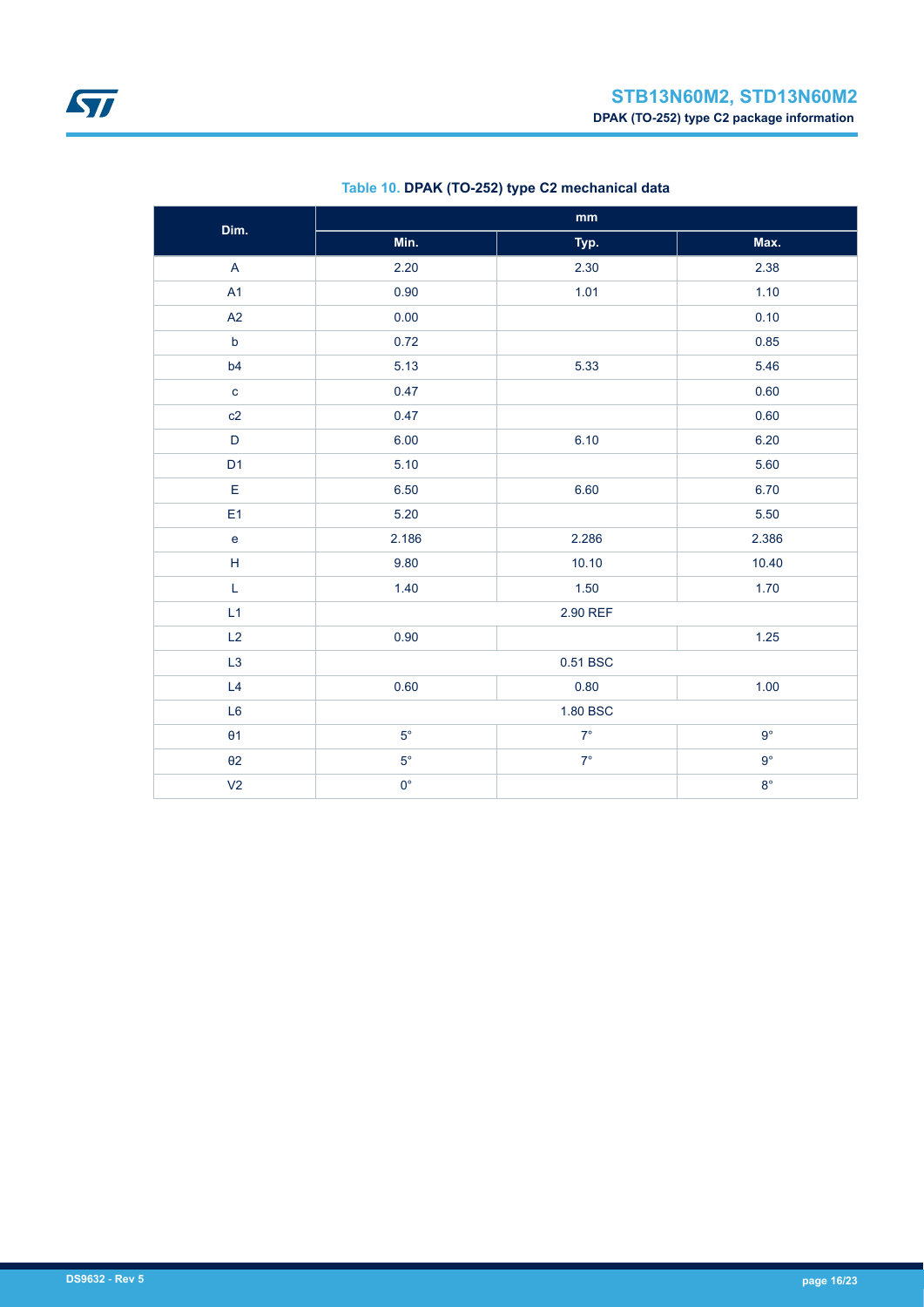

### <span id="page-16-0"></span>**Figure 25. DPAK (TO-252) recommended footprint (dimensions are in mm)**

FP\_0068772\_rev26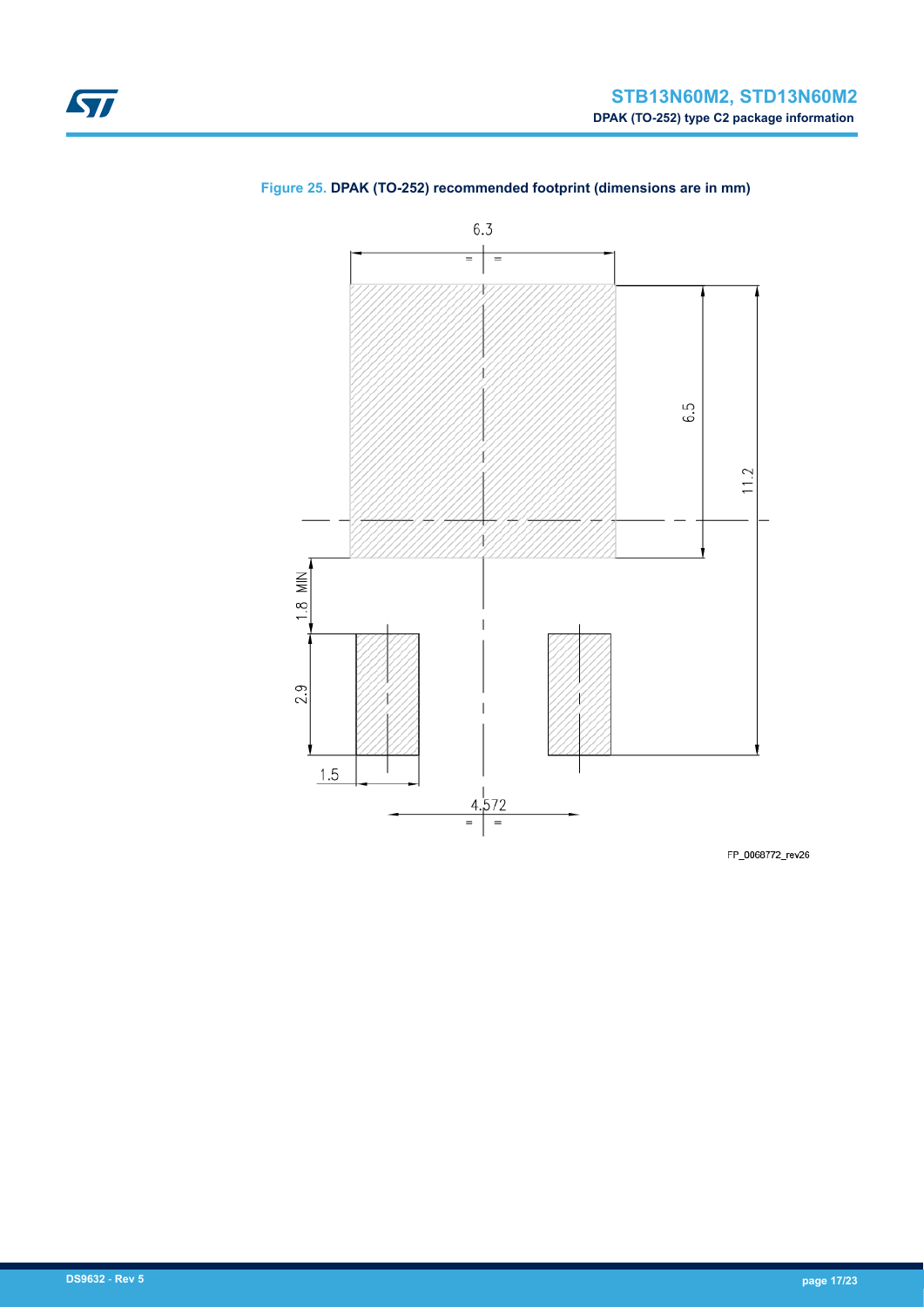## **4.4 D²PAK and DPAK packing information**





AM08852v1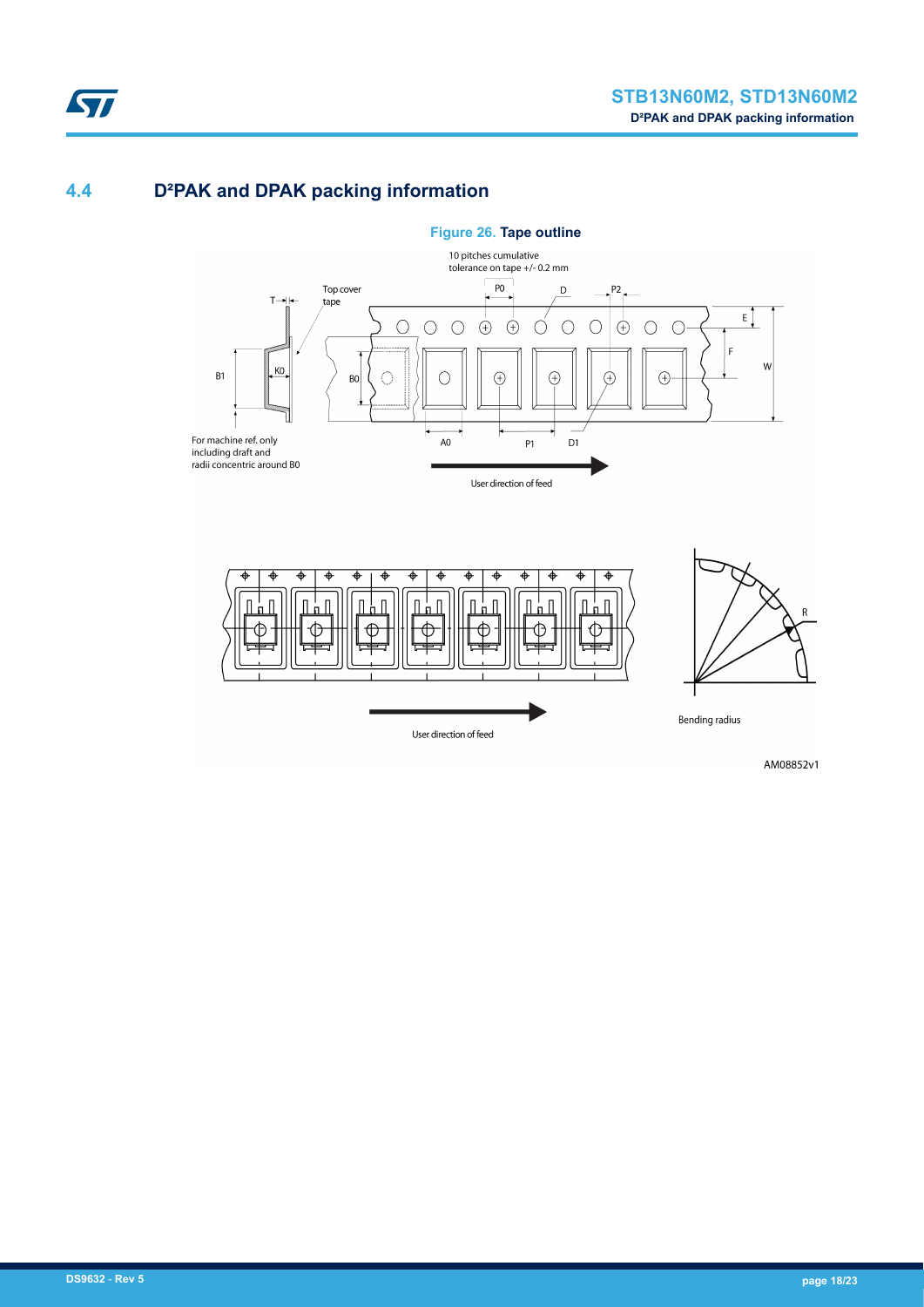### **Figure 27. Reel outline**



AM06038v1

|  |  |  |  | Table 11. D <sup>2</sup> PAK tape and reel mechanical data |  |
|--|--|--|--|------------------------------------------------------------|--|
|--|--|--|--|------------------------------------------------------------|--|

| <b>Tape</b>    |      |      | Reel                 |      |      |
|----------------|------|------|----------------------|------|------|
| Dim.           | mm   |      | Dim.                 | mm   |      |
|                | Min. | Max. |                      | Min. | Max. |
| A <sub>0</sub> | 10.5 | 10.7 | A                    |      | 330  |
| <b>B0</b>      | 15.7 | 15.9 | $\sf B$              | 1.5  |      |
| D              | 1.5  | 1.6  | $\mathsf C$          | 12.8 | 13.2 |
| D <sub>1</sub> | 1.59 | 1.61 | $\mathsf D$          | 20.2 |      |
| E              | 1.65 | 1.85 | ${\mathsf G}$        | 24.4 | 26.4 |
| F              | 11.4 | 11.6 | ${\sf N}$            | 100  |      |
| K <sub>0</sub> | 4.8  | 5.0  | T                    |      | 30.4 |
| P <sub>0</sub> | 3.9  | 4.1  |                      |      |      |
| P <sub>1</sub> | 11.9 | 12.1 | <b>Base quantity</b> |      | 1000 |
| P <sub>2</sub> | 1.9  | 2.1  | <b>Bulk quantity</b> |      | 1000 |
| ${\sf R}$      | 50   |      |                      |      |      |
| T              | 0.25 | 0.35 |                      |      |      |
| W              | 23.7 | 24.3 |                      |      |      |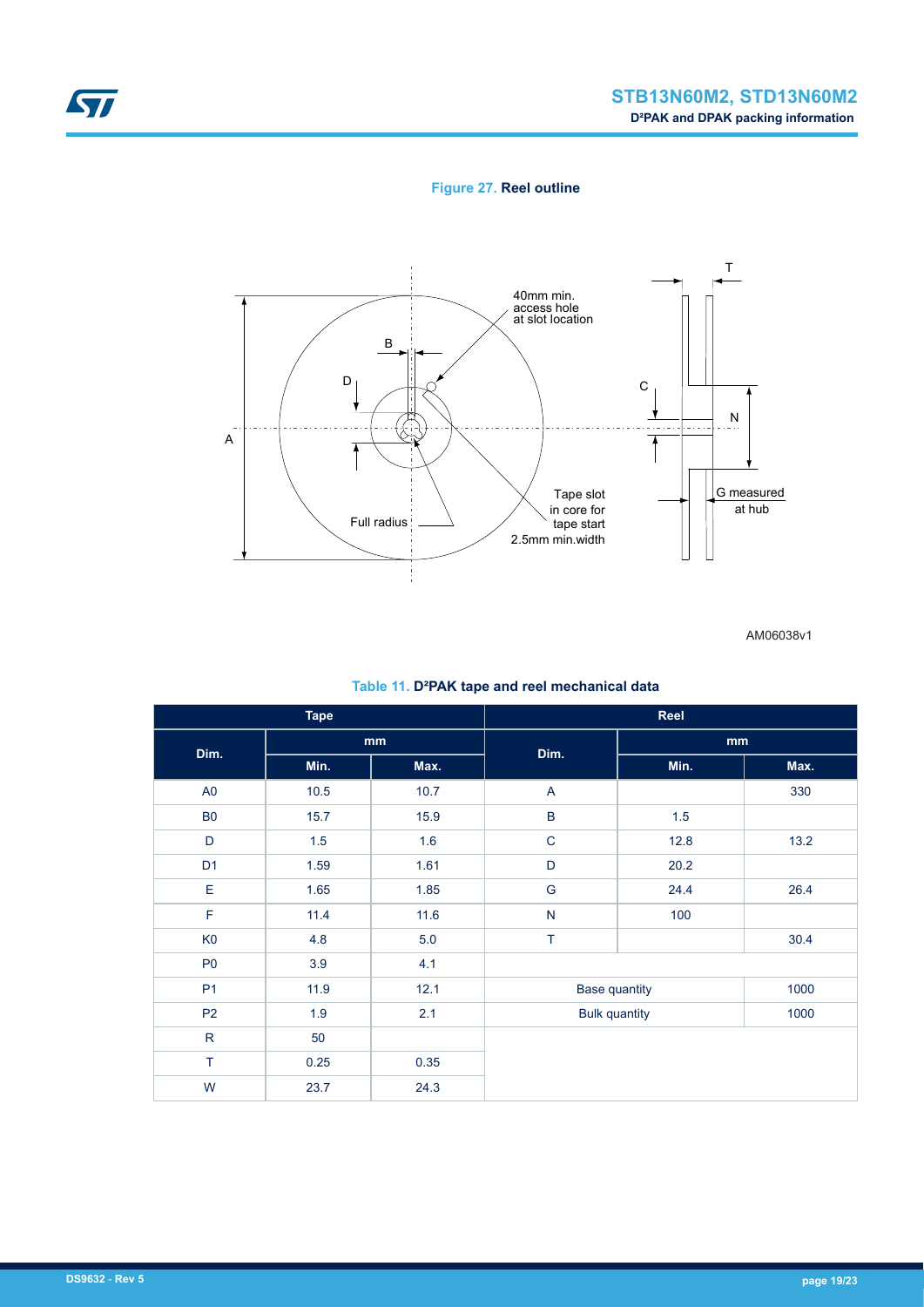| <b>Tape</b>    |         |                | Reel           |         |      |  |
|----------------|---------|----------------|----------------|---------|------|--|
| Dim.           | mm      |                |                |         | mm   |  |
|                | Min.    | Max.           | Dim.           | Min.    | Max. |  |
| A <sub>0</sub> | $6.8\,$ | $\overline{7}$ | $\mathsf{A}$   |         | 330  |  |
| <b>B0</b>      | 10.4    | 10.6           | $\overline{B}$ | $1.5\,$ |      |  |
| <b>B1</b>      |         | 12.1           | $\mathbf C$    | 12.8    | 13.2 |  |
| D              | $1.5\,$ | 1.6            | $\mathsf D$    | 20.2    |      |  |
| D <sub>1</sub> | $1.5\,$ |                | ${\mathsf G}$  | 16.4    | 18.4 |  |
| E              | 1.65    | 1.85           | ${\sf N}$      | 50      |      |  |
| F              | 7.4     | 7.6            | $\top$         |         | 22.4 |  |
| K <sub>0</sub> | 2.55    | 2.75           |                |         |      |  |
| P <sub>0</sub> | 3.9     | 4.1            | Base qty.      |         | 2500 |  |
| P <sub>1</sub> | $7.9$   | 8.1            | Bulk qty.      |         | 2500 |  |
| P <sub>2</sub> | 1.9     | 2.1            |                |         |      |  |
| ${\sf R}$      | 40      |                |                |         |      |  |
| T              | 0.25    | 0.35           |                |         |      |  |
| W              | 15.7    | 16.3           |                |         |      |  |

### **Table 12. DPAK tape and reel mechanical data**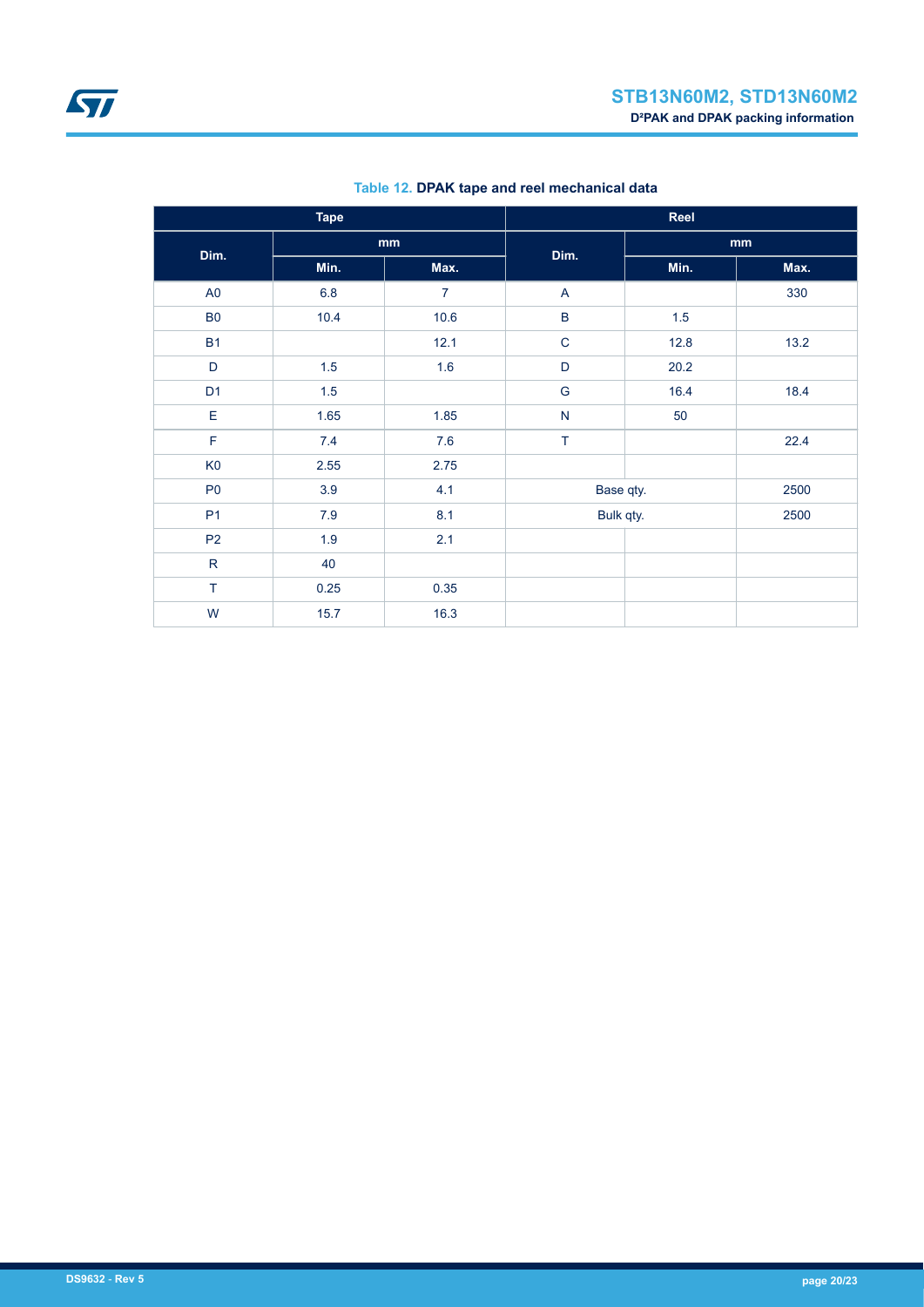# <span id="page-20-0"></span>**Revision history**

### **Table 13. Document revision history**

|  | <b>Date</b> |   | <b>Revision   Changes</b>                                                                                                                                                                                                                                                                               |
|--|-------------|---|---------------------------------------------------------------------------------------------------------------------------------------------------------------------------------------------------------------------------------------------------------------------------------------------------------|
|  | 22-Apr-2013 | 1 | First release.                                                                                                                                                                                                                                                                                          |
|  | 28-Jun-2013 | 2 | - Document status promoted from preliminary data to production data<br>- Minor text changes                                                                                                                                                                                                             |
|  | 03-Mar-2014 | 3 | - Updated: Table 10 and Table 25<br>- Minor text changes                                                                                                                                                                                                                                                |
|  | 12-Sep-2016 | 4 | Updated the title, features and the description.<br>Updated D <sup>2</sup> PAK (TO-263) type A package information, Section 4.2 DPAK (TO-252) type A2 package<br>information, Section 4.3 DPAK (TO-252) type C2 package information and Section 4.4 D <sup>2</sup> PAK and<br>DPAK packing information. |
|  | 12-Feb-2019 | 5 | <b>Updated Section 4 Package information.</b><br>Minor text changes.                                                                                                                                                                                                                                    |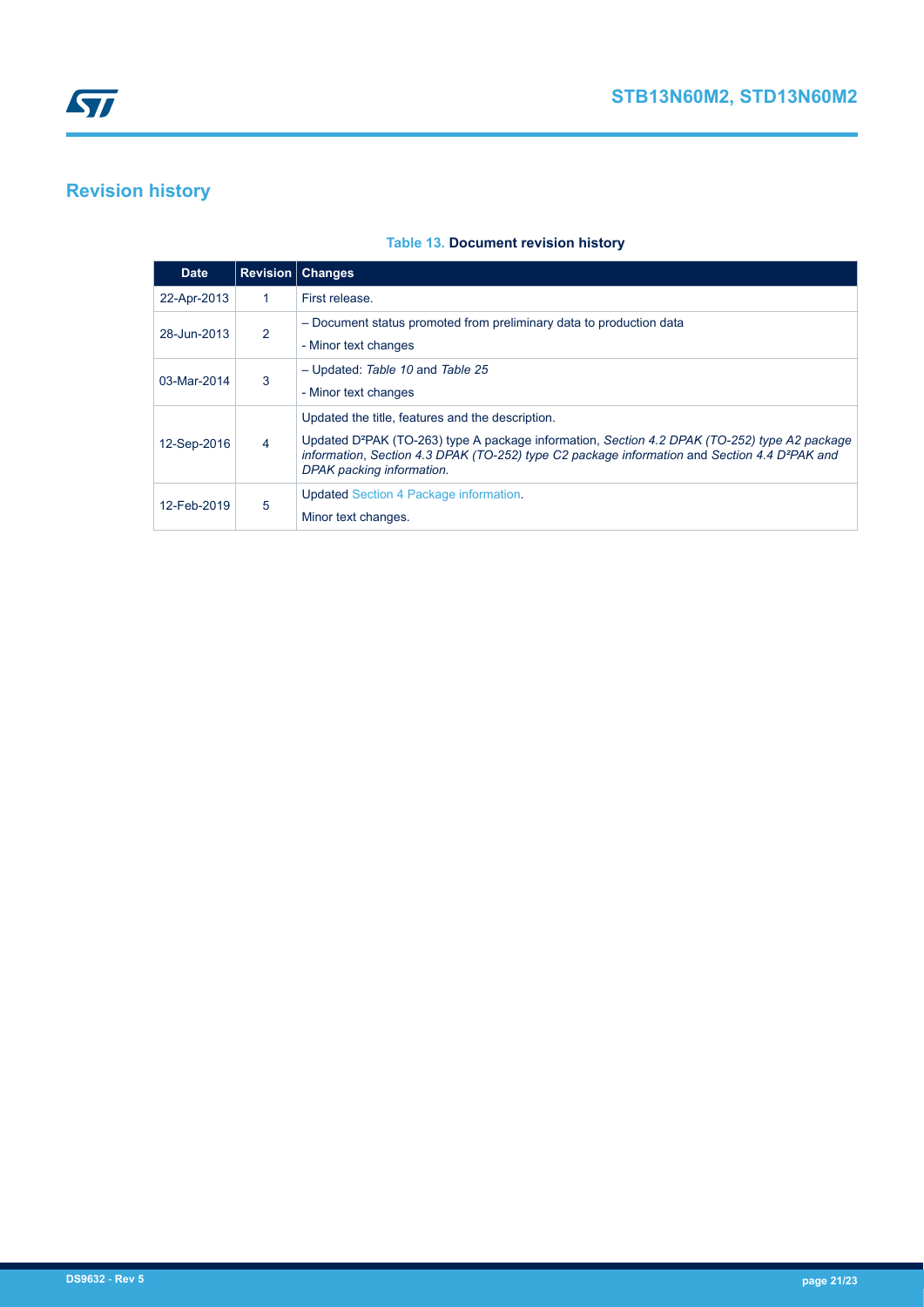

# **Contents**

| 1 <sup>1</sup>          |     |  |  |  |  |  |
|-------------------------|-----|--|--|--|--|--|
| 2 <sup>7</sup>          |     |  |  |  |  |  |
|                         |     |  |  |  |  |  |
| 3 <sup>1</sup>          |     |  |  |  |  |  |
| $\overline{\mathbf{4}}$ |     |  |  |  |  |  |
|                         | 4.1 |  |  |  |  |  |
|                         | 4.2 |  |  |  |  |  |
|                         | 4.3 |  |  |  |  |  |
|                         | 4.4 |  |  |  |  |  |
|                         |     |  |  |  |  |  |